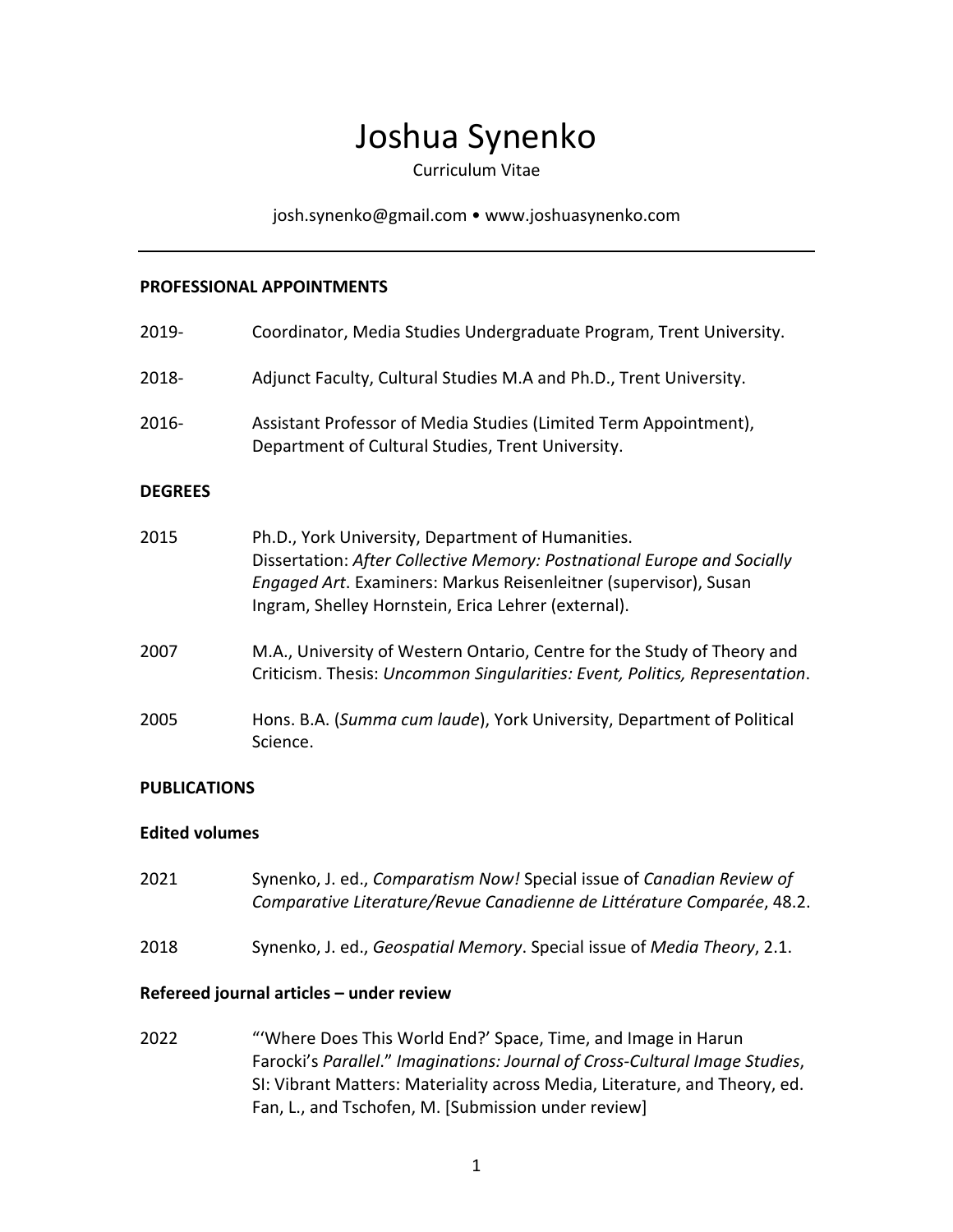#### **Refereed journal articles**

| 2018 | "Geolocating Popular Memory: Recorded Images of Hashima Island after<br>Skyfall." Popular Communication, 15(2), SI: Memory and Human Rights,<br>ed. Kaiser, S.: pp. 141-153.                                                         |
|------|--------------------------------------------------------------------------------------------------------------------------------------------------------------------------------------------------------------------------------------|
| 2017 | "Settler Sublime: Reparation and Return in Yael Bartana's Polish Trilogy."<br>PhiN: Philologie im Netz, Beiheift 13: pp. 220-244.                                                                                                    |
| 2016 | "The Geospatial Rhetoric of Asylum: Mapping Migration in Fortress<br>Europe." Networking Knowledge: Journal of the MeCCSA, 9(4), SI: Fortress<br>Europe: Media, Migration, and Borders, eds. Marino, S., and Dawes, S.:<br>pp. 1-13. |
| 2016 | "Topography and Frontier: Gibellina's City of Art." M/C: A Journal of<br>Media and Culture, 19(3), SI: Place, eds. Ballico, C., and Watson, A.                                                                                       |
| 2014 | "The Remainders of Memory: Berlin's Postnational Aesthetic." Drain: A<br>Journal of Contemporary Art and Culture, 11(1), SI: Ruin, ed. Varghese, R.                                                                                  |

## **Refereed book chapters**

| 2019 | "Library in Ruins: Digital Collections and the Idea of the University." Re-<br>viewing Comparative Literature in Canada, eds. Ingram, S., and Sywenky,<br>I. Lanham: Lexington Books, 225-237.                          |
|------|-------------------------------------------------------------------------------------------------------------------------------------------------------------------------------------------------------------------------|
| 2016 | "Geospatial Detritus: Mapping Urban Abandonment." Global Garbage:<br>Urban Imaginaries of Excess, Waste, and Abandonment. Eds. Lindner, C.,<br>and Meissner, M. London and New York: Routledge, 165-180.                |
| 2013 | "Archive Cultures: Technicity, Trace and Metaphor." The Everyday:<br>Experiences, Concepts, Narratives. eds. Parrot, M. and Derry, J. Newcastle<br>upon Tyne: Cambridge Scholars Publishing, 228-244.                   |
| 2012 | "Andreas Huyssen and the Genres of Historical Memory." The Historical<br>Textures of Translation: Traditions, Traumas and Transgressions. Ingram,<br>S., and Reisenleitner, M. (Eds.). Vienna: Mille-Tre-Verlag, 33-59. |

# **Editorially Reviewed**

2025 "Digital Geographies." in *The Bloomsbury Encyclopedia of Visual Culture, Vol. 3: Digitsations, Transformations, and Futures*, eds. Sandywell, B. and Hand, M. [Invited; submission forthcoming]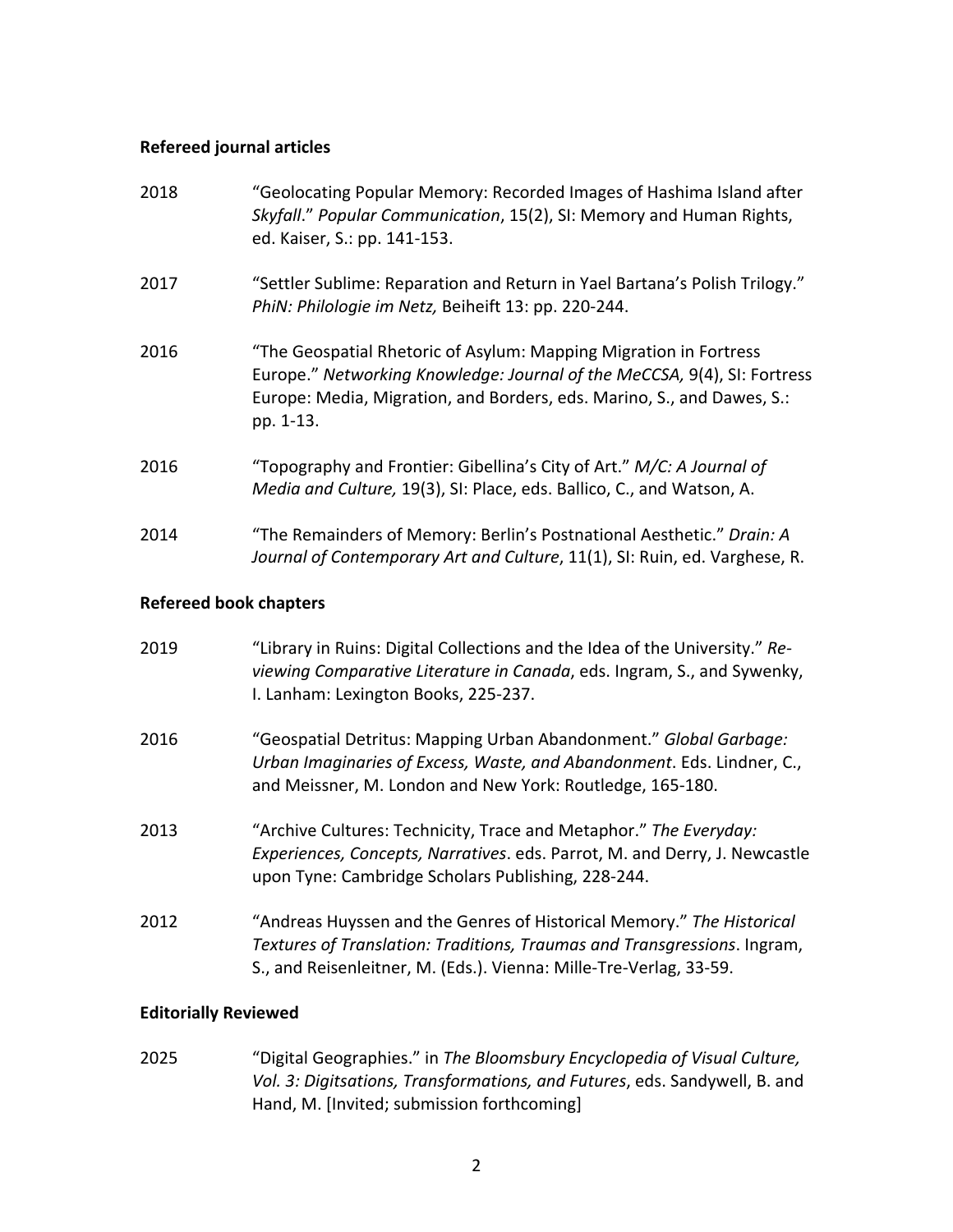| 2021 | "Comparative Studies in a Precarious Present," Canadian Review in<br>Comparative Literature, 48(2).                                                                                         |
|------|---------------------------------------------------------------------------------------------------------------------------------------------------------------------------------------------|
| 2020 | "COVID-19 and the Politics of Locations," SCMS+, Special Issue: Short<br>Attention Span Criticism: Online.                                                                                  |
| 2019 | "Humans of the Anthropocene: An interview with Thierry Loa," Media<br>Theory (blog edition).                                                                                                |
| 2019 | "Book Review-Hoskins, A. (Ed.), Digital Memory Studies: Media Pasts in<br>Transition," New Media & Society, 21(1): 274-276.                                                                 |
| 2018 | "Book Review-Graham, S. Vertical: The City from Satellites to Bunkers,"<br>PUBLIC: Art Culture Ideas, 57(1): 287-289.                                                                       |
| 2018 | "Geospatial Memory: An Introduction," Media Theory, 2(1): 1-<br>33.                                                                                                                         |
| 2017 | "Teaching Media Infrastructure through Popular Culture," Mediapolis:<br>Journal of Cities and Culture: Student Voices, 4(2): Online.                                                        |
| 2016 | "Book Review-Berry, C., and Moore, R. (Eds.). Public Space, Media<br>Space," Mediapolis: A Journal of Cities and Culture, 1(3).                                                             |
| 2016 | "What's New? Boris Groys in Translation," Reviews in Cultural Theory,<br>$6(1)$ , 37-41.                                                                                                    |
| 2014 | "Countermemory in Post-Wende Berlin," Descant Magazine, 45(3),<br>Special Issue: The Berlin Project, ed. Franklyn, K.: 147-156.                                                             |
| 2012 | "Topos of Faith: Derrida's Counter-Institutions," Topia: Canadian Journal<br>of Cultural Studies, Special Issue: Out of the Ruins: The University to<br>Come, ed. Hanke, B. 28(1), 289-295. |
| 2010 | Synenko, J., Brown, R., Principe, C., and Weisberg, Z. eds., E-Topia,<br>Special Issue: The Inhuman: Investigating Continental Thought in the<br>Humanities.                                |
|      |                                                                                                                                                                                             |

## **GRANTS AND FELLOWSHIPS**

2022-24 Principal Investigator, SSHRC Insight Development Grant (IDG): "Locative Arts and Technologies in Experimental Cultures," \$75,000. [Submitted, under review]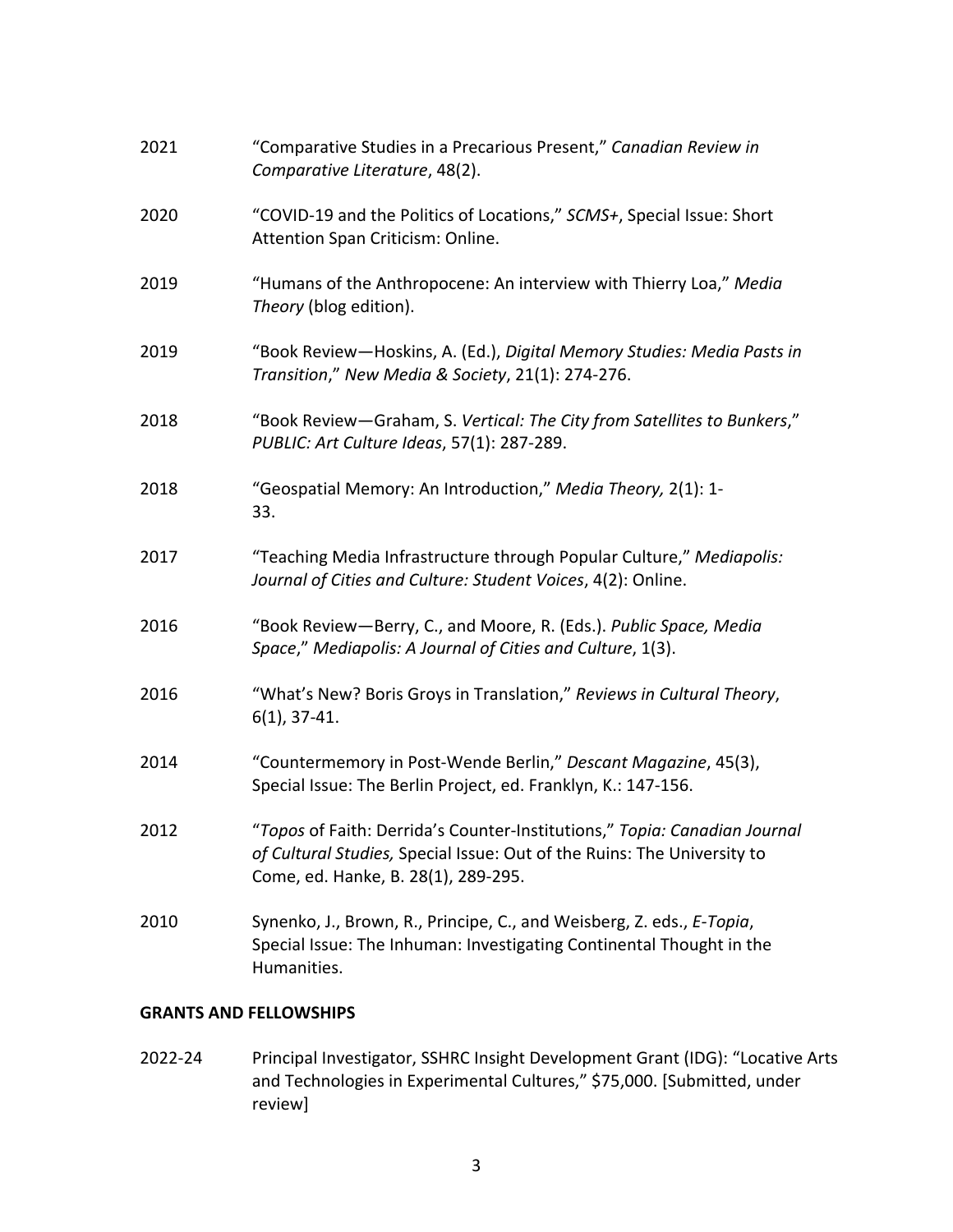| 2021-22 | Principal Investigator, SSHRC Explore Grant: "Building an Open-Access"<br>Repository of Locative Arts." \$5,000.            |
|---------|-----------------------------------------------------------------------------------------------------------------------------|
| 2020-21 | Principal Investigator, SSHRC Explore Grant: "Ecology, Infrastructure and<br>Mobility in Communications Research." \$7,000. |
| 2009-11 | Social Sciences and Humanities Research Council (SSHRC) Doctoral Fellowship.<br>\$40,000.                                   |
| 2008-9  | Ontario Graduate Scholarship (OGS). \$15,000.                                                                               |
| 2007-8  | Ontario Graduate Scholarship (OGS). \$15,000.                                                                               |
| 2005-6  | Canada Graduate Scholarship-Master's (CGS). \$17,500.                                                                       |

#### **TEACHING EXPERIENCE**

# **Courses designed and taught:**

# **Trent University**

| Media and Society, CUST/MDST                          | 2017-19, 22-23 (3 sections) |
|-------------------------------------------------------|-----------------------------|
| Social Media and Power, CUST/MDST                     | 2023 (1 section)            |
| Workshop: Computational Arts, CUST/MDST, CUST MA      | 2019-22 (4 sections)        |
| Introduction to Film I and II, CUST/MDST              | 2016-23 (12 sections)       |
| Issues in Global Media, CUST/MDST                     | 2018 & 22 (2 sections)      |
| Introduction to Media Studies, CUST/MDST              | 2017-22 (9 sections)        |
| Intellectual Traditions in Cultural Studies, CUST PhD | 2021 (1 section)            |
| Dissertation Seminar, CUST PhD                        | 2021 (1 section)            |
| Research in Cultural Studies, CUST MA & PhD           | 2021 (2 sections)           |
| Contemporary Topics in Media Studies, CUST/MDST       | 2016-2020 (5 sections)      |
| Mass Media & War, CUST/MDST                           | 2016 & 20 (2 sections)      |
| Television studies, CUST/MDST                         | 2017 (1 section)            |
| Culture and Society, Sociology                        | 2016 (1 section)            |
| Contemporary Theory, Sociology                        | 2016 (1 section)            |
| Sociology of Media and Communication, Sociology/MDST  | 2015 (1 section)            |
| Cinema of Development and Underdevelopment, IDS       | 2015 (1 section)            |
| <b>Wilfrid Laurier University</b>                     |                             |
| Social Documentary, Digital Media and Journalism      | 2014 (1 section)            |
| Social Inequality, Sociology                          | 2014 (1 section)            |
| Anthropology & Visual Culture, Anthropology           | 2013 (1 section)            |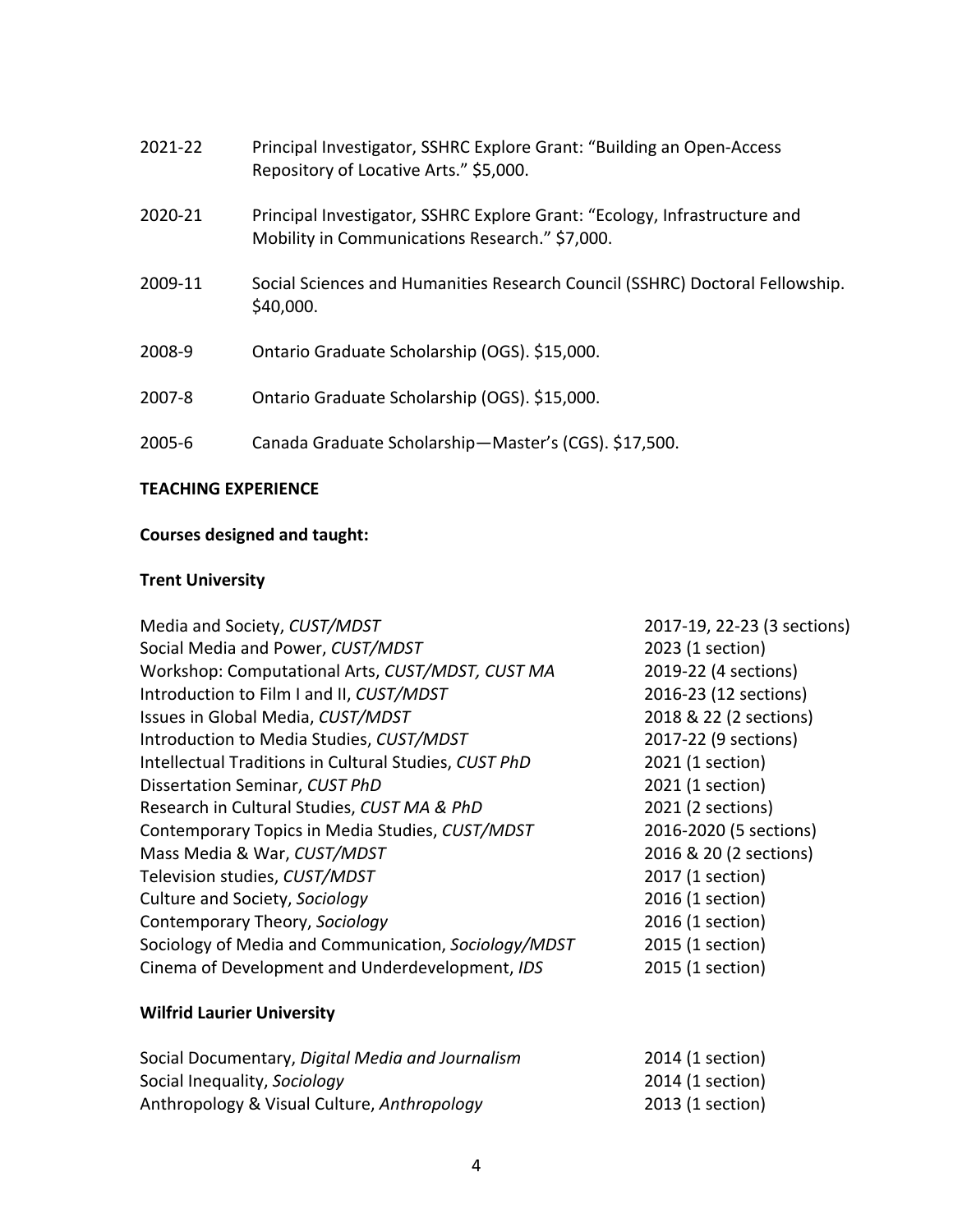# **Supervision – Trent University:**

| $2021 -$ | Supervisor (with Bailey, S.): Brush, E., MA student, Cultural Studies.                                                                                                                                         |
|----------|----------------------------------------------------------------------------------------------------------------------------------------------------------------------------------------------------------------|
| $2021 -$ | Supervisor (with Epp, M. and Hobbs, C.): Suurtamm, K., PhD student, Cultural<br>Studies Title: "Archives and Incarceration."                                                                                   |
| $2021 -$ | Committee member (with Epp, M.): Moore, M., PhD student, Cultural Studies.                                                                                                                                     |
| 2019-    | Supervisor (with Bhanji, N.): Gotkas, H., PhD student, Cultural Studies.                                                                                                                                       |
| 2018-    | Committee member (with Bordo, J., and Junyk, I.): York, K., PhD Candidate,<br>Cultural Studies Title: "The Documentary Mode in Contemporary Art: Artistic<br>Engagement with Mass Displacement and Migration." |
| 2021-22  | Supervisor (with Epp, M.): Mlotek-Marion, J., MA student, Cultural Studies.                                                                                                                                    |
| 2017-18  | Supervisor (with Mitchell, L.): Larson, C., "Cannibals and Corpse Art: Critiquing<br>the Visual through NBC's Hannibal," Undergraduate thesis.                                                                 |

## **SPEAKER ENGAGEMENTS**

# **Conference presentations & invited lectures (abridged to 2015)**

| 2022 | "Locative Arts and Technologies in Experimental Cultures: A Digital<br>Preservation Initiative," NECS Conference: Epistemic Media: Atlas,<br>Archive, Network, Bucharest, RO. June. |
|------|-------------------------------------------------------------------------------------------------------------------------------------------------------------------------------------|
| 2022 | Discussant for "Moments of Perception: Experimental Film in Canada,"<br>Canadian Images in Conversation (CIIC), Trent University, Peterborough,<br>ON. March.                       |
| 2021 | "Situationally Aware: Citizen App's Geo-coded Regime of<br>Transparency," Cultural Studies Association (CSA). Virtual Conference.<br>June.                                          |
| 2021 | "Where does this world end?' Space, Time and Image in Harun Farocki's<br>Parallel" Canadian Comparative Literature Association (CCLA), Virtual<br>Conference. May.                  |
| 2020 | "Posthuman Mobilities: Situating Embodied Tech Beyond the Quantified<br>Self," Cultural Studies Association (CSA), Virtual Conference. May.                                         |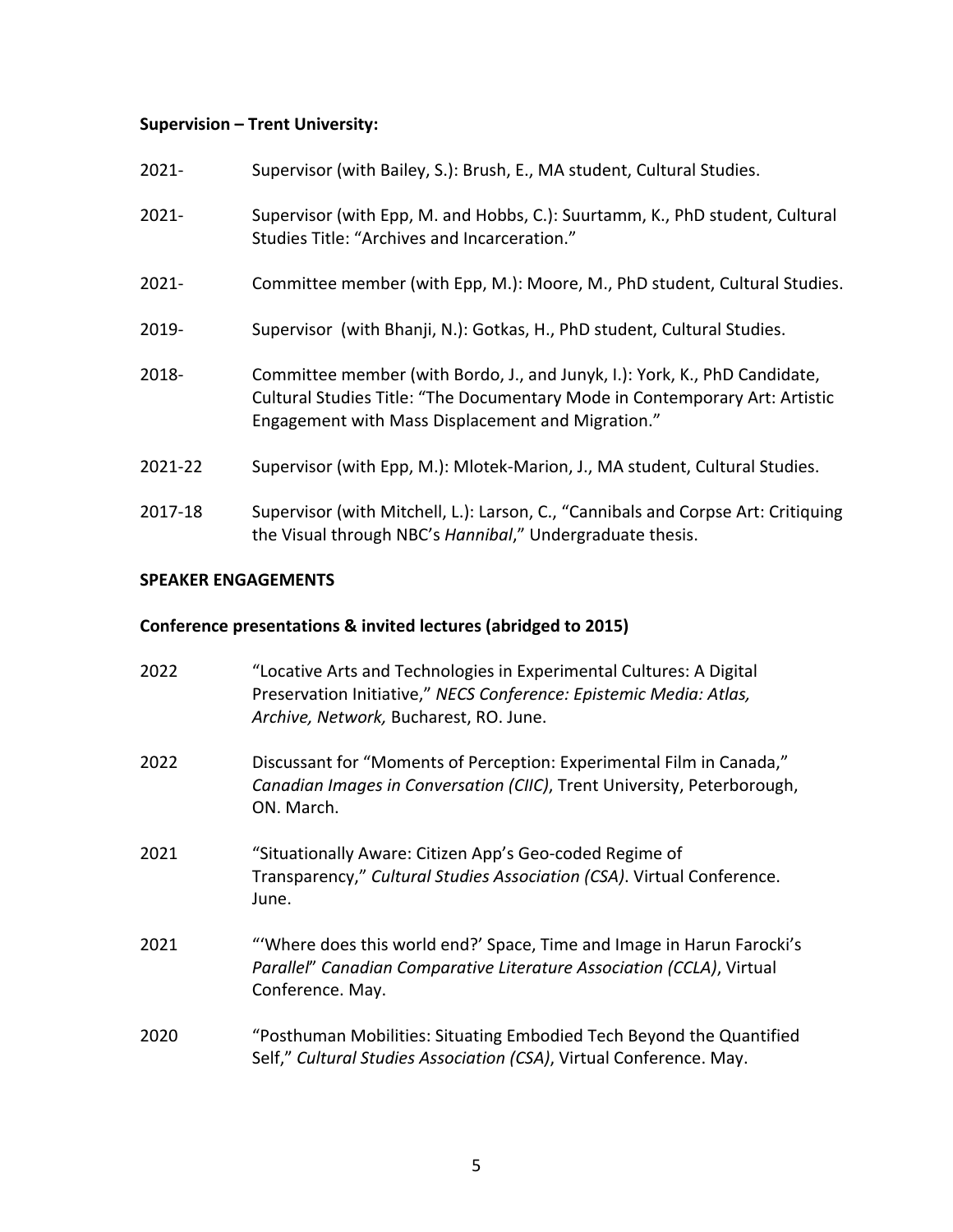| 2019 | "GIS in Media Theory: Exploring Technologies of Mobility, Memory, Visual<br>Culture, and Space in Pedagogical Research," GIS Research Day, Trent<br>University, Peterborough, ON. November.      |
|------|--------------------------------------------------------------------------------------------------------------------------------------------------------------------------------------------------|
| 2019 | "Spacing Out," For Whom the Media Matters IV, The McLuhan Centre,<br>Toronto, ON. September.                                                                                                     |
| 2019 | "Geospatial Memory: The Genealogy of a Concept," Communications,<br>Information Technologies, and Media Sociology (CITAMS), New York, NY.<br>August.                                             |
| 2019 | "Gerrymandered Places: The Geography of Algorithmic Power in<br>America," Media Ecology Association (MEA), Toronto, ON. June.                                                                    |
| 2018 | "Out of Mind: Toward a Media Theory of Timeless Location," Society for<br>Literature, Science and the Arts (SLSA), Toronto, ON. November.                                                        |
| 2017 | "Play and Preservation in the User-oriented City: Navigating (through) the<br>Technical Image," Geomedia 2017, Karlstad, SWE. May.                                                               |
| 2016 | "Away from Home: Gibellina's City of Art," American Studies Association<br>(ASA) Denver, CO. November.                                                                                           |
| 2016 | "Spatial Imaginaries in Fortress Europe," in "Crises of (Im)migration and<br>Belonging," Cultural Studies Association (CSA), Philadelphia, PA. June.                                             |
| 2016 | "Mapping Migration in Fortress Europe," Society for Cinema and Media<br>Studies (SCMS), Atlanta, GA. March.                                                                                      |
| 2016 | "The Geospatial Rhetoric of Asylum," Canadian Association of Cultural<br>Studies (CACS), Waterloo, ON. January.                                                                                  |
| 2015 | "Yael Bartana's Settler Sublime," Autumn School: Distance and/or Close-<br>up: Visuality, Community, and Affect in Representations of History,<br>Johannes Gutenberg-Universität Mainz. October. |
| 2015 | "Capital Erasures: Adventure Photography in the Geospatial Web,"<br>Canadian Communications Association (CCA), Ottawa, ON. June.                                                                 |
| 2015 | "Desert Urbanism: Repertoires of the City by Alberto Burri," Canadian<br>Comparative Literature Association (CCLA), Ottawa, ON. June.                                                            |
| 2015 | "Urban Abandonment in Michael Heizer's City," NeMLA 46, Toronto, ON.<br>April.                                                                                                                   |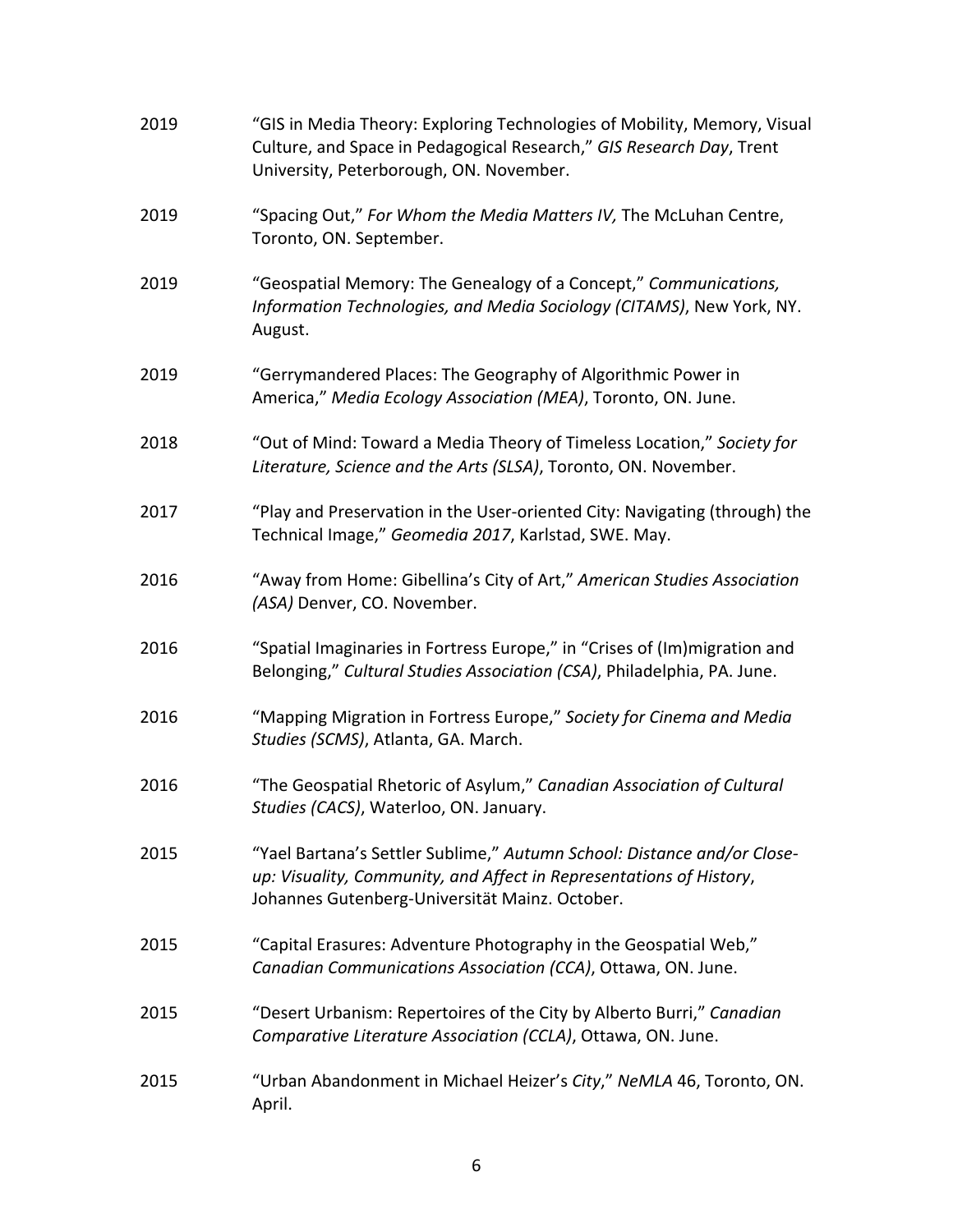2015 "Vertical Public Space and the Logic of Urban Abandonment," *Society for Cinema and Media Studies (SCMS)*, Montreal, QC. March.

# **Panels and colloquia organized**

| 2021-22 | Graduate Program in Cultural Studies: Virtual Salon Series, with Kama La<br>Mackerel, Armond Towns, Alexandra Boutros, Svitlana Matviyenko, and Fan<br>Yang (Speakers). Trent University (online), September-March.   |
|---------|-----------------------------------------------------------------------------------------------------------------------------------------------------------------------------------------------------------------------|
| 2020    | "Infrastructures of Control: Mapping, Monitoring & Memes," with Alec Brookes<br>and Elise Thorburn (Co-Organizers), Crossroads in Cultural Studies, Lisbon, PT.<br>July. (Cancelled)                                  |
| 2019    | Traill College Fellow: Tess Takahashi. Trent University, Peterbrough, ON.<br>February-March.                                                                                                                          |
| 2017    | "Digital Spatial Ecologies: Geolocating the Layers of History and Memory in<br>New Media," with Markus Reisenleitner (Co-Organizer), Geomedia 2017,<br>Karlstad, SWE. May.                                            |
| 2015    | "The Ethics and Itineraries of Visual Data," with Genne Speers (Co-Organizer)<br>and Lisa Parks (Discussant), Society for Cinema and Media Studies (SCMS),<br>Montreal, QC. March.                                    |
| 2013    | "European Minority Cultures Since 1945," with Fatima El-Tayeb (Discussant),<br>American Comparative Literature Association (ACLA), Toronto, ON. April.                                                                |
| 2012    | A Deferred Method: Psychoanalysis and/in the Academy, with Ricky Varghese<br>(Co-Organizer) and Deborah Britzman, John Ricco, Allan Pero, and John<br>Zilcosky. Jackman Humanities Institute (JHI), Toronto, ON. May. |
| 2012    | The University is Ours, Edu-Factory Collective, Toronto. April.                                                                                                                                                       |
| 2010    | Cosmopolitanism and Global Citizenship, with Beau Molnar (Co-Organizer) and<br>Lily Cho, David Clark, James Ingram (Speakers), York University, Toronto, ON.<br>April.                                                |
| 2008    | The Inhuman: Investigating Continental Thought in the Humanities, Toronto,<br>ON. October.                                                                                                                            |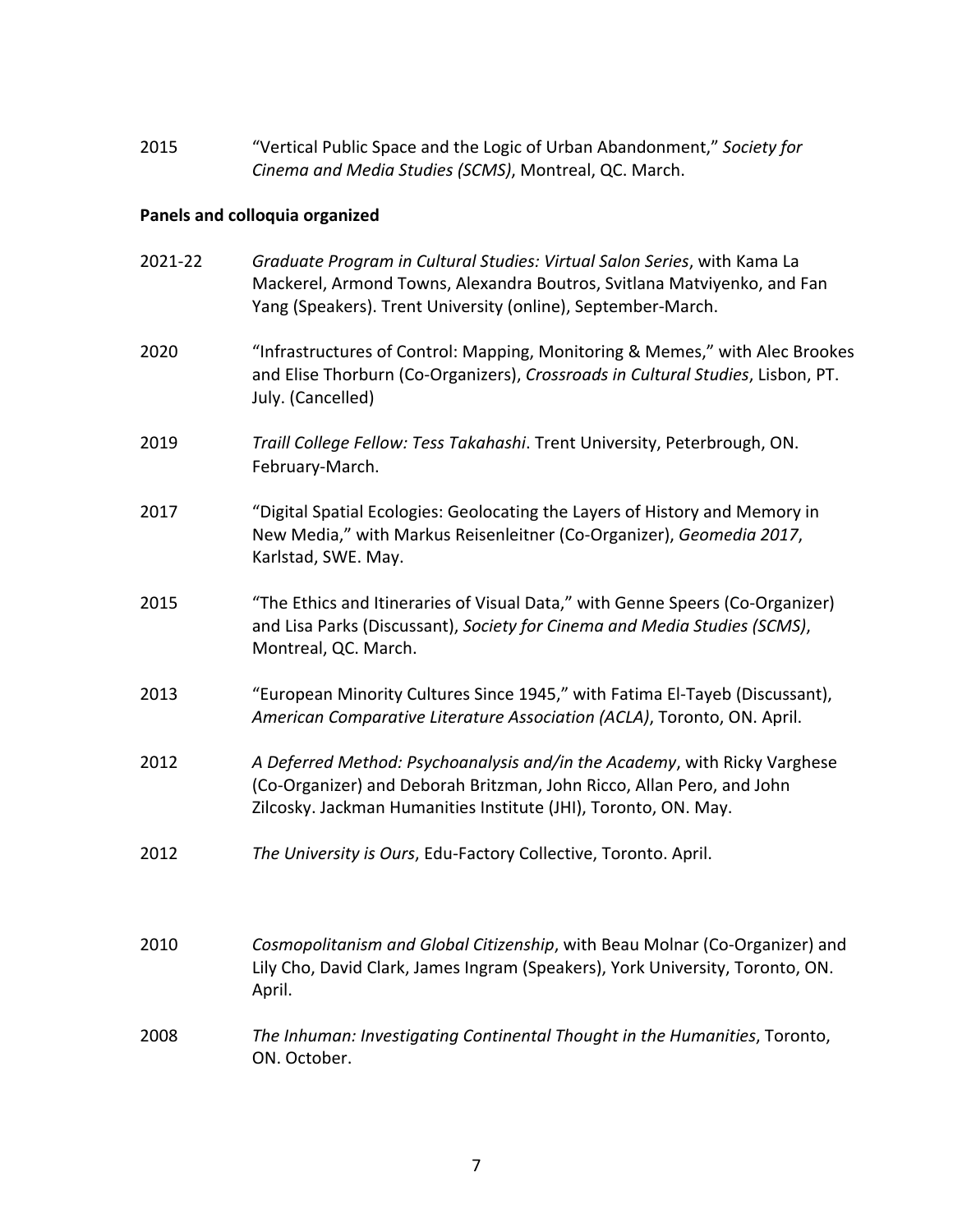## **Workshop participant**

| 2015 | Fully funded participant in Autumn School: Distance and/or Close-up:<br>Visuality, Community, and Affect in Representations of History, Johannes<br>Gutenberg-Universität Mainz, Mainz, DE. October. |
|------|------------------------------------------------------------------------------------------------------------------------------------------------------------------------------------------------------|
| 2012 | Fully funded participant in Minor Cosmopolitanisms, Universität Potsdam,<br>Potsdam, DE. July.                                                                                                       |
| 2011 | Participant in "New Urban Aesthetics," The Cities Project, University of<br>Amsterdam (UvA), Amsterdam, NL. November.                                                                                |
| 2011 | Fully funded participant in Berlin and Beyond: Rethinking Memory and<br>National Identity in Post-Wende German Culture and Politics, Humboldt-<br>Universität zu Berlin, Berlin, DE. June.           |

#### **SERVICE TO PROFESSION**

Canadian Comparative Literature Association (CCLA)

| $2021 -$ | Working Group: Comparative Materialities: Media, Literature, Theory |
|----------|---------------------------------------------------------------------|
| 2019-21  | President                                                           |
| 2017-19  | Vice President and Program Chair                                    |
| 2015-17  | Media and Communications Officer                                    |

Cultural Studies Association (CSA)

2020- Working Group: New Media and Digital Cultures

#### Peer Reviewer

| 2022    | The University of Alberta Press                                            |
|---------|----------------------------------------------------------------------------|
| 2022    | Imaginations: Journal of Cross-Cultural Image Studies, SI: Vibrant Matters |
| 2022    | Memory Studies, standard issue                                             |
| 2021    | Space and Culture, standard issue                                          |
| 2019-20 | Media Theory, standard issues                                              |
| 2019    | M/C: Journal of Media and Culture, SI: Walking                             |
| 2016    | Feminist Media Studies, SI: Affective Encounters                           |
| 2016    | Drain: A Journal of Contemporary Art and Culture, SI: AIDS and Memory      |

#### **DEPARTMENTAL SERVICE**

Department of Cultural Studies, Trent University